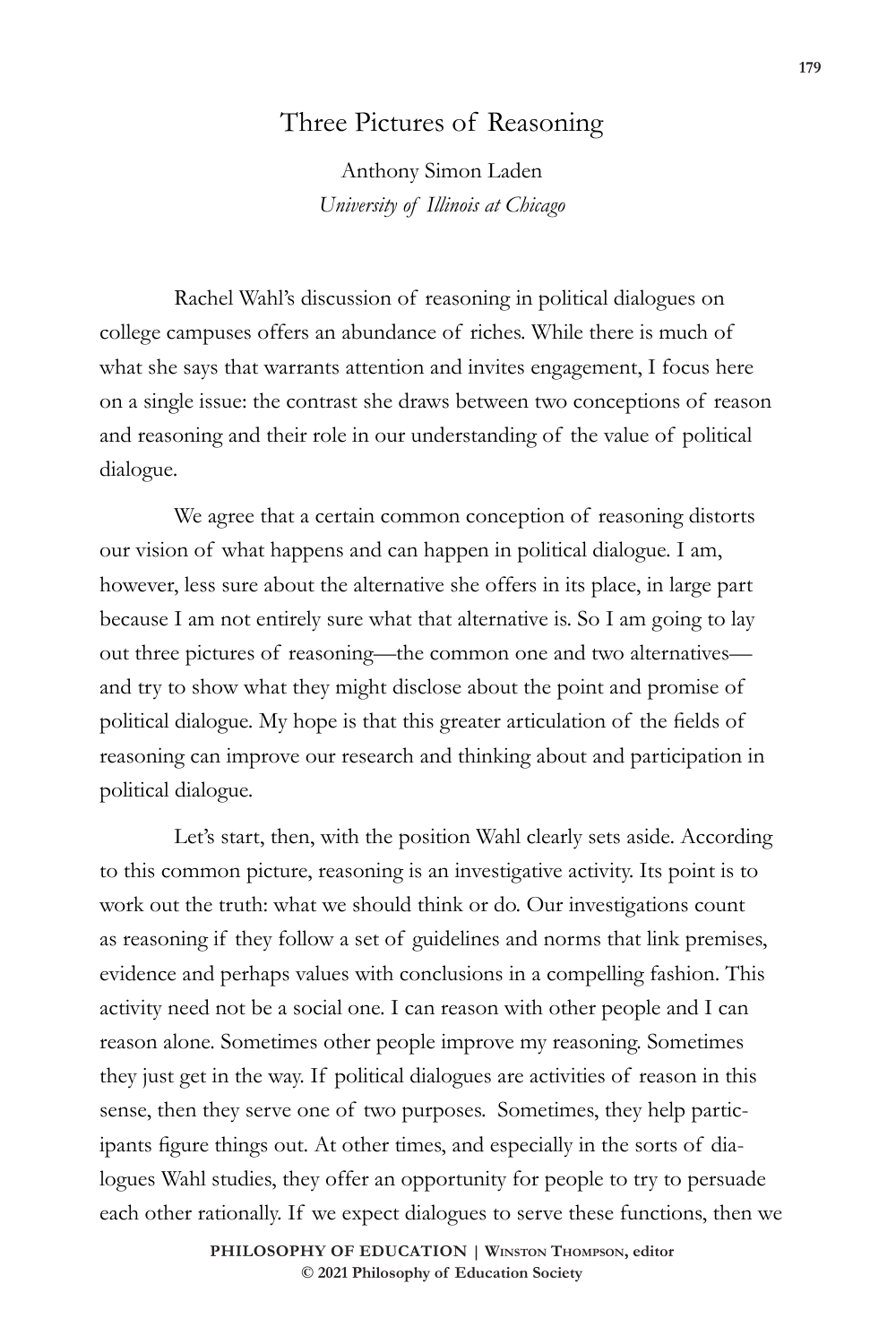evaluate them based on whether they contain reasoned arguments (chains of premises, inferences, and conclusions) issued in declarative sentences linked together so as to be compelling. This picture of reasoning supports the thought that better political dialogue and training in such dialogue will both reduce polarization and increase commitments to forms of social justice. I think Wahl is right to reject that thought, and to suggest that this picture does not helpfully illuminate what actually happens in the sort of political dialogues she studies.

Rejecting this picture, however, still leaves us at least two options. The next one, which seems to be Wahl's official position, pictures reasoning as a hermeneutical or interpretational activity. Here, we picture the activity of reasoning as a process of working out what we and others value. The goal of reasoning is thus to understand ourselves and others better. On this picture, reasoning has a more fully social quality. Although I might reason myself into a clearer articulation of my own positions and their bases, the main point of the activity is to understand what others think and to help them grasp what I think. According to this picture, reasons are expressive. The force of reasons comes from their capacity to link a position on an issue with a person's broader outlook. Understanding someone's reasons is a matter of understanding why they are reasons for her.

If political dialogues are a site of reasoning in this sense, then they aim at greater mutual understanding. Achieving such understanding leads participants to acknowledge that those who disagree with them politically are nevertheless legitimate. They come to see their opponents as legitimate because they come to understand each other's reasons, and this involves seeing their opponents as motivated by ethical outlooks and not merely acting in bad faith or out of ignorance or irrationality. Wahl describes the main achievement of the dialogues she studies in these terms. She suggests that though these dialogues need not yield agreement on justice or even a reduction of polarization, they can play an important role in lowering the political temperature.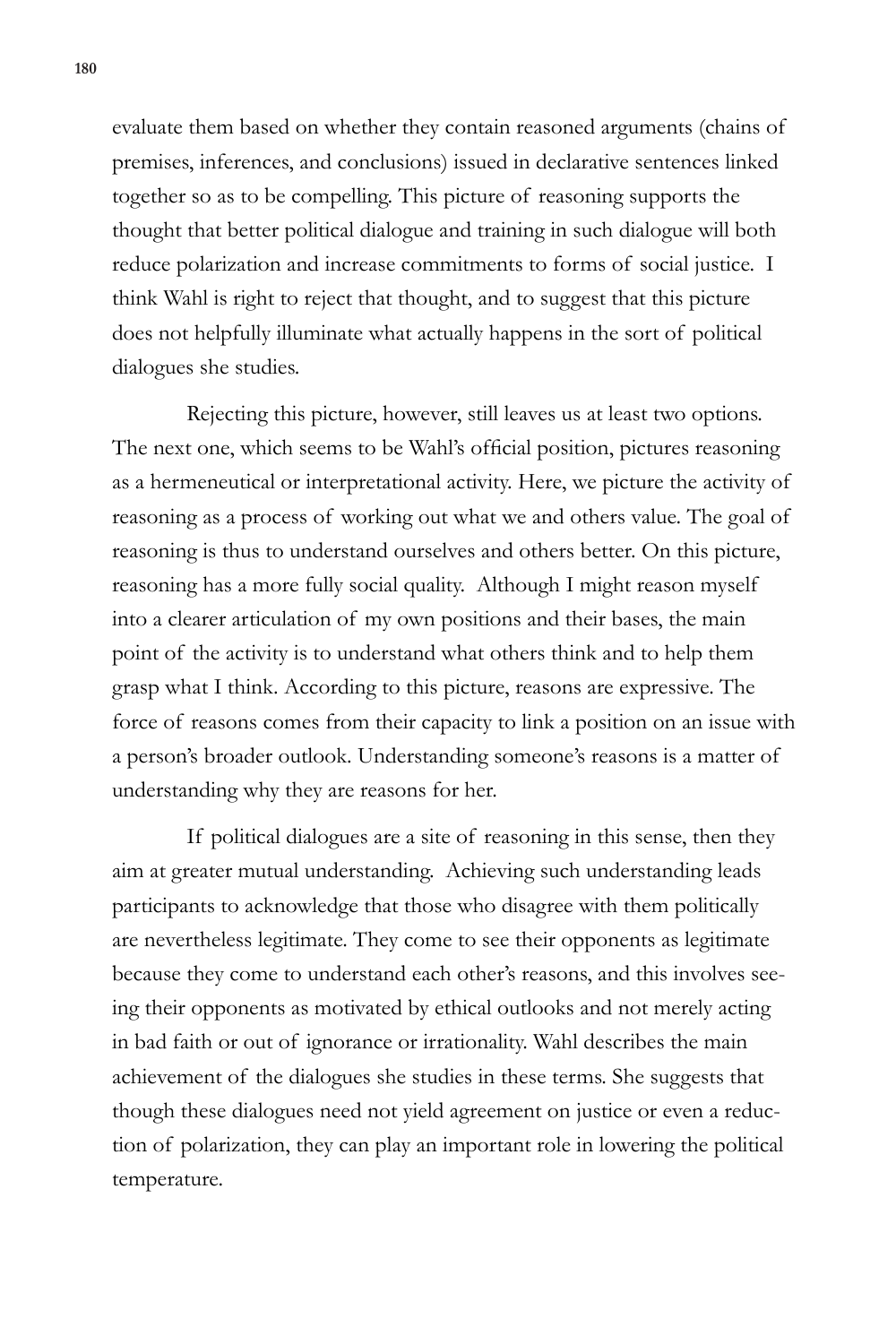I am not sure whether she wants to adopt this picture in its entirety, however, and I do worry that it has some shortcomings she may be overlooking. So, to motivate the third picture I want to outline, let me start with those worries. A lot here depends on what counts as understanding another's position, and in particular what is involved in seeing someone's position as rooted in an ethical perspective. To see the problem, consider the sense in which Servetus could understand why Calvin wanted to burn him at the stake.<sup>1</sup> Servetus understood how Calvin's position grew out of his moral and religious values. He presumably did not think that Calvin was acting in bad faith or motivated by non-ethical considerations, and he did not think that Calvin thought that about him. So they understood each other. But each also thought the other's position was evil. Their mutual understanding did nothing to lower the temperature. We can even imagine them as young college students engaged in a political dialogue in which they express their views and come to understand each other in this sense. ("I used to think people who denied the Trinity were just ignorant or stupid, but now I appreciate that they are genuinely evil," says Calvin to the graduate researcher writing about the effects of dialogue).

That clearly is not the kind of understanding Wahl is after. How can she avoid it? One route packs more into the idea of understanding another's position *as ethical*. We could say that to understand a position as ethical is not just to understand that it is rooted in values other than self-interest, but to see those values as genuinely moral or ethical from our point of view. On an account like this, understanding someone else's position as evil would not count as seeing it as ethical. But the cost of taking this route is that talk of reasoning generating mutual understanding loses some of what made it attractive. Understanding our political opponents in this sense now requires that we see them as already agreeing with us, at least at some level, and so it is less clear that the dialogues themselves are doing much work.

It's easy to miss this implication, because we live in a world where pretty much everyone accepts a set of broadly democratic values and assumes a form of value pluralism. Very few of us think those who disagree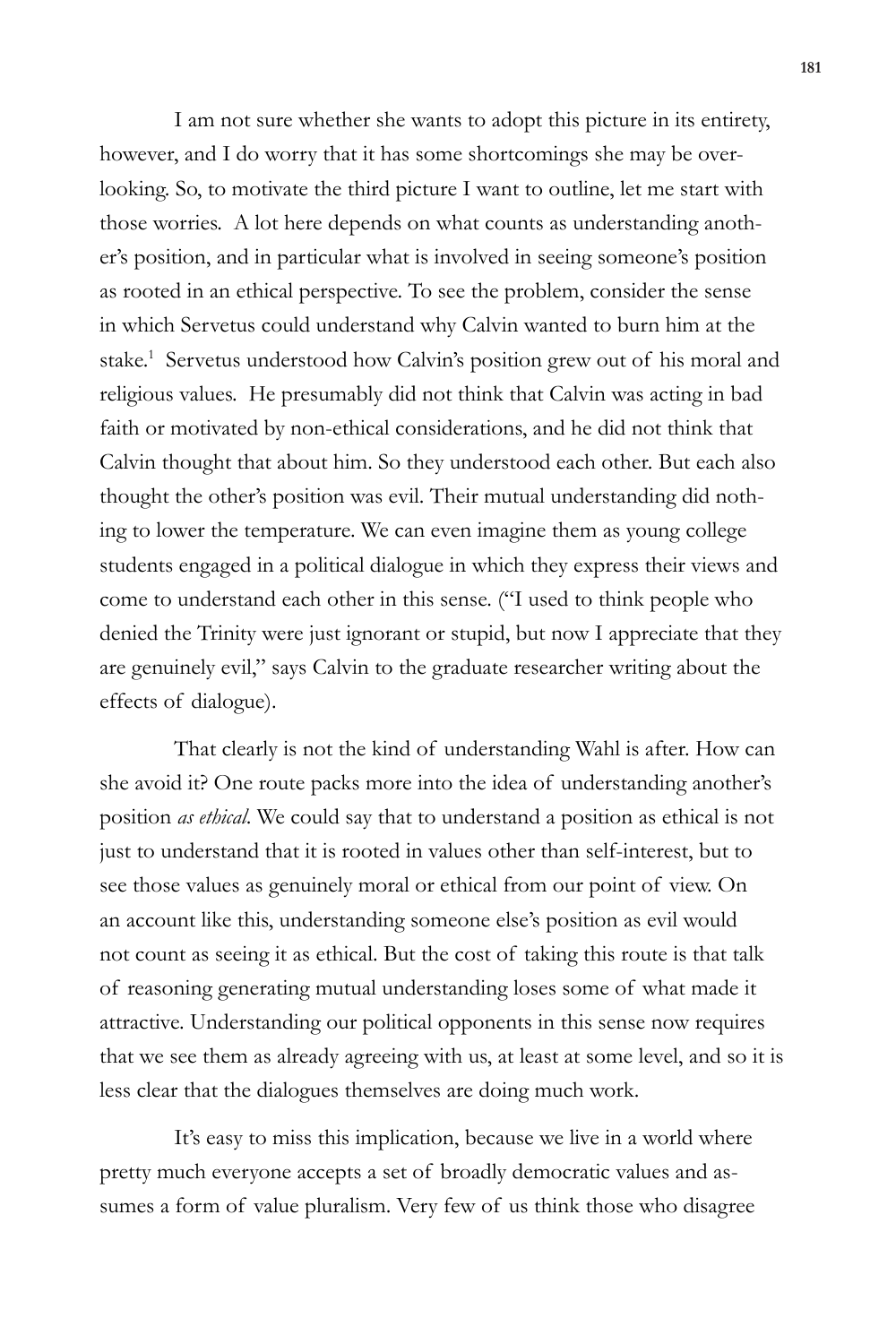with us are heretics, and even fewer think heresy is grounds for any sort of civil penalty or sanction. If we are all value pluralists to this extent, then our commitment to different sets of values within an acceptable range does not imply that one of us is evil. Once we recognize the work agreement on value pluralism does, however, we see that the activity of reasoning itself is doing much less. Expressive reasoning can still serve to make it more apparent that we agree at a deep level, but it isn't actually helping to reconcile our differences, and it will only work when we do in fact agree at the right level.

A different route past the Calvin/Servetus problem involves adopting a different picture of reasoning. On this third view, which I have tried to develop more fully elsewhere, reasons are invitational rather than expressive.<sup>2</sup> Reasoning is an essentially social activity in which we invite others to take what we say as speaking for them as well. It is a form of conversation, and like a casual conversation, its purpose and value lies in the interaction itself. We reason with one another because it is a particularly respectful and responsive means of being and acting together. On this picture, reasoning is fully social. Other people are not optional.

This third picture differs from the first, because it regards reasons as invitations rather than attempted commands. Invitations leave open the possibility of being accepted or rejected. In offering invitations, I treat them as attractive, not compelling. Nevertheless, and unlike in the second picture, something is not a reason merely because I can sincerely express it. Reasons are not only what I can say on my behalf, but what I can offer as an honest invitation to you. Reasons are thus intersubjective: they aspire to be ours, not merely mine. That means that they cannot just be rooted in my idiosyncratic personal beliefs or values, or values I know you abhor. I have to think of what I offer as a position you could reasonably adopt, and present it that way to you, even if I do not expect you to accept my invitation. You have to be able to see my offer as laying out a position someone could take who is committed to sharing a world with you.

Political dialogues that involve reasoning in this sense allow people to work out where they each stand and where they might be able to stand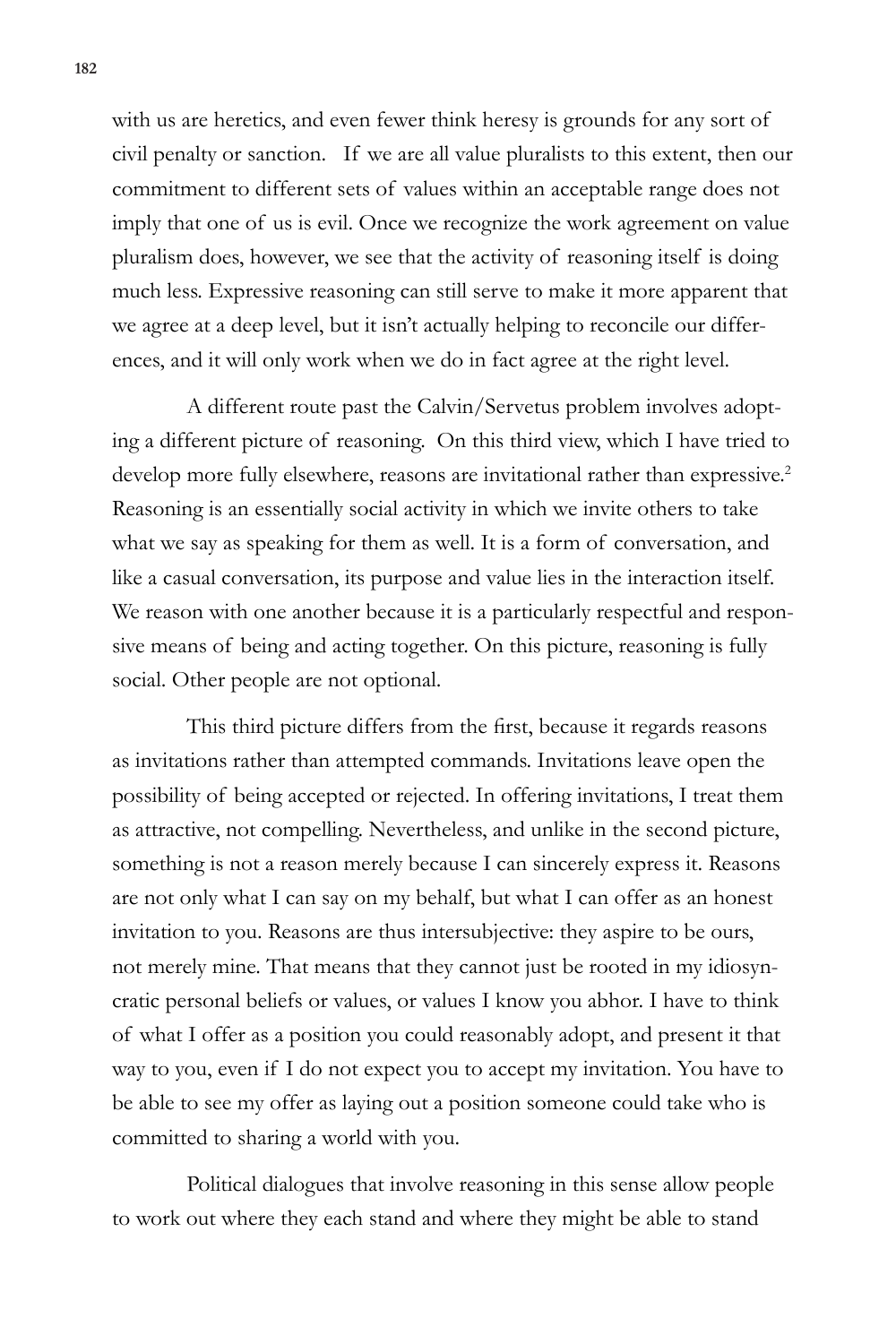together. So viewed, political dialogues can generate not only mutual understanding, but a shared recognition of a shared commitment to find ways to continue living together. Political dialogues can thus help us to share a world, even when we deeply disagree about matters of value. They can only do this, however, if participants go beyond listening honestly and respectfully to each other (as in the prompt given to the participants in Wahl's dialogues). Honest and respectful listening helps people have genuine conversations with one another. But someone can respectfully hear what another says without taking it seriously as an invitation. It is only when participants take this further step that they are reasoning according to this third picture.

The third picture avoids the Calvin/Servetus problem without assuming already existing shared background values. It does so by denying that Calvin and Servetus reasoned with one another. Calvin and Servetus exchanged arguments for their own positions and against each other's position. They tried to persuade one another. They reached a form of mutual understanding. But they did not treat their own reasons or the reasons of the other as invitations, merely propositions to defend against. This third picture thus gives us a way to diagnose the failure of Servetus and Calvin to share their world as a failure of reasoning, and not merely a result of their divergent values. It thus offers a guide for thinking about how political dialogue across deep value differences might avoid a similar failure. It suggests that as important as respectful listening and mutual understanding are, democratic citizenship demands further steps.

As educators, researchers and citizens, we can ask which of these alternative pictures of reasoning captures what is happening in our political dialogues, and what might prompt us and our fellow citizens to engage in something more closely resembling this third kind of reasoning. My hope is that distinguishing the two alternatives as I have helps us do so. Though asking and answering these questions will not lead us to a world where polarization vanishes and there is a widespread commitment to social justice, it might help us all find reasons to keep our conversations going. And maybe that is what our democracies need the most.